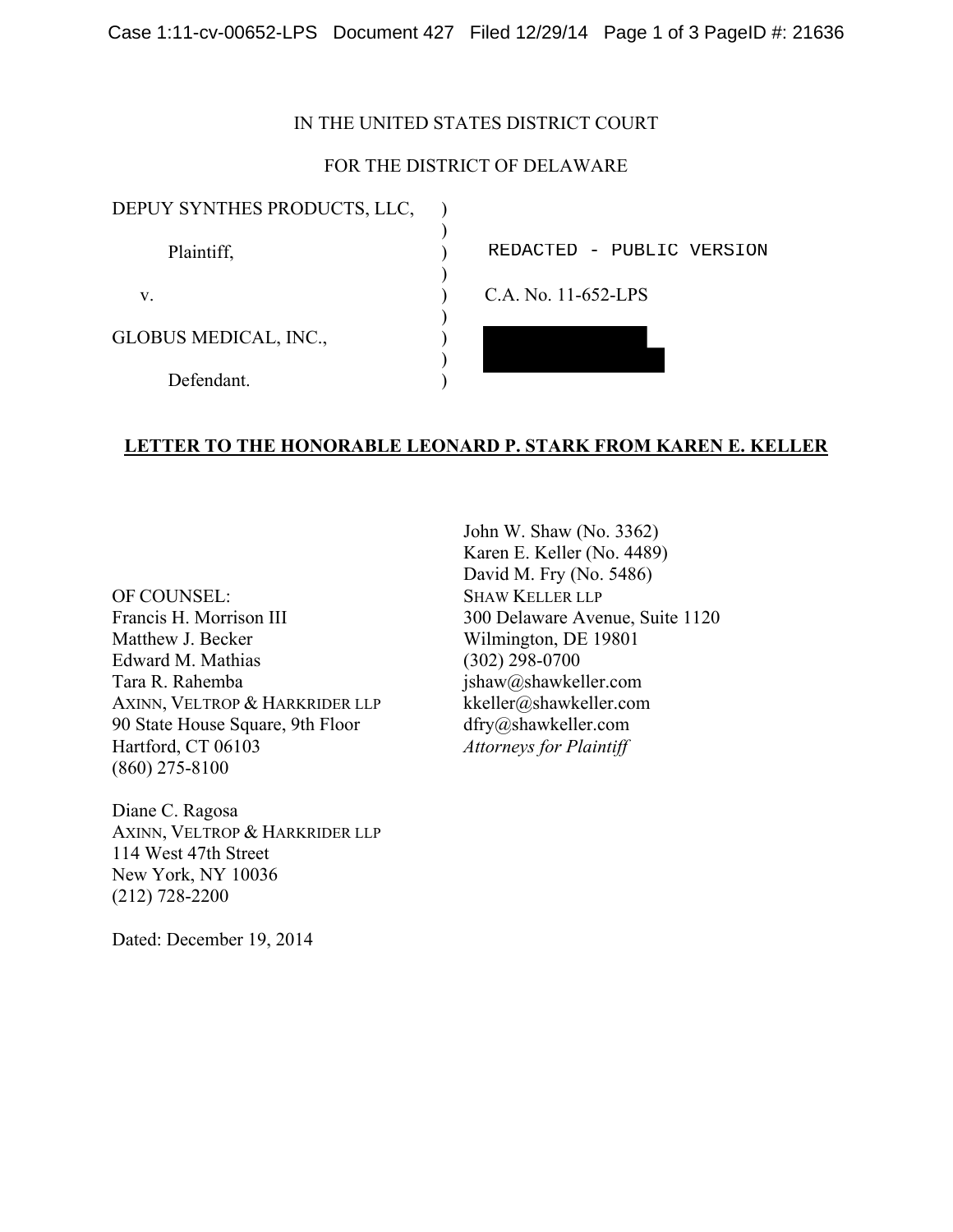Case 1:11-cv-00652-LPS Document 427 Filed 12/29/14 Page 2 of 3 PageID #: 21637

# **SHAW KELLER**

Karen E. Keller 300 Delaware Avenue, Suite 1120 Wilmington, DE 19801 (302) 298‐0702 kkeller@shawkeller.com

December 19, 2014

# **BY CM/ECF & HAND DELIVERY**

The Honorable Leonard P. Stark United States District Court District of Delaware J. Caleb Boggs Federal Building 844 N. King Street Wilmington, DE 19801-3570



 Re: *DePuy Synthes Products, LLC v. Globus Medical Inc.,* C.A. No. 11-652-LPS

Dear Chief Judge Stark,

We represent DePuy Synthes Products, LLC ("Synthes") in the above-captioned matter. The Court conducted a trial in this matter in June 2013. At trial, Richard Gering testified as a damages expert for Synthes. During his testimony, Mr. Gering stated that he held a Ph.D. in economics from the University of Maryland. (June 7, 2013 Trial Tr. at 1115:18-24.) Yesterday afternoon, our co-counsel Axinn, Veltrop & Harkrider LLP received a call from Charles Weinstein, Chief Executive Officer at EisnerAmper, Mr. Gering's employer. Mr. Weinstein informed Axinn that EisnerAmper had just learned that Mr. Gering in fact does not hold a Ph.D.

We have not yet had time to consider the potential implications of this disclosure, but we wanted to inform the Court and all counsel of record of this information without delay.

Respectfully,

*/s/ Karen E. Keller* 

Karen E. Keller (No. 4489)

cc: All Counsel of Record